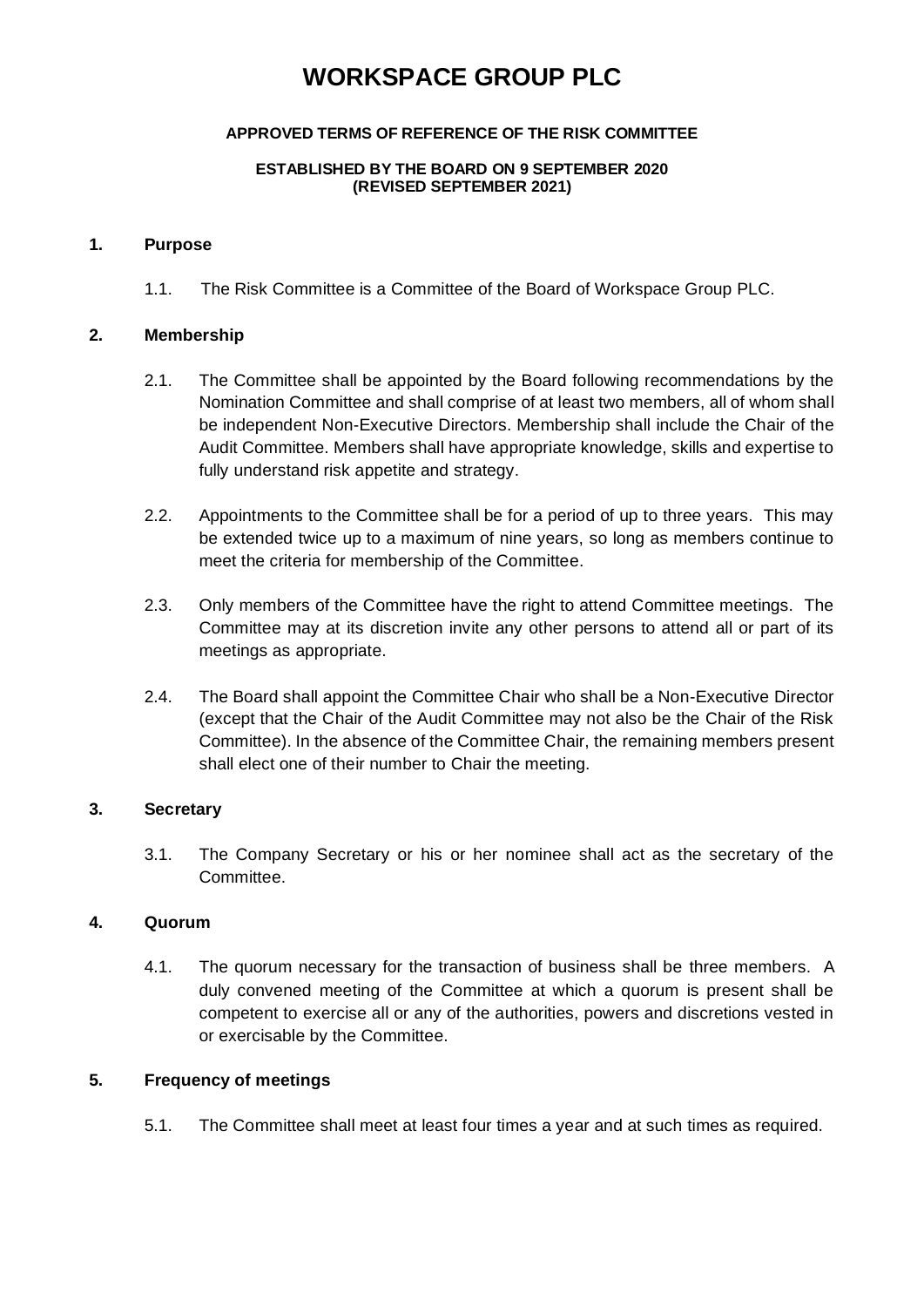5.2. The Committee may hold meetings by telephone or using any other method of electronic communication and may take decisions without a meeting by unanimous written consent, when deemed necessary or desirable by the Chair of the Committee.

## **6. Notice of meetings**

- 6.1. Meetings of the Committee shall be called by the Secretary of the Committee at the request of any of its members.
- 6.2. Unless otherwise agreed, notice of each meeting confirming the venue, time and date together with an agenda of items to be discussed, shall be forwarded to each member of the Committee and any other person required to attend, no later than five working days before the date of the meeting. Supporting papers shall be sent to the Committee members and to other attendees as appropriate, at the same time.

## **7. Minutes of meetings**

- 7.1. The Secretary shall minute the proceedings and resolutions of all meetings of the Committee, including recording the names of those present and in attendance.
- 7.2. Draft minutes of the Committee meetings shall be distributed promptly to the Chair of the Committee. Once approved, minutes should be distributed to all members of the Committee and made available to all other members of the Board unless a conflict of interest exists.

## **8. Annual General Meeting**

8.1. The Committee Chair should attend the annual general meeting to answer shareholder questions on the Committee's activities. In addition, where appropriate the Committee Chair should seek engagement with shareholders on significant matters related to the Committee's areas of responsibility.

## **9. Duties**

9.1. The Committee shall carry out the duties below for Workspace Group PLC, and its group as a whole, as appropriate.

## Risk appetite, tolerance and strategy

The Committee shall:

- 9.2. Advise the Board on the Company's overall risk appetite, tolerance and strategy, and the principal and emerging risks the Company is willing to take in order to achieve its long-term strategic objectives.
- 9.3. Advise the Board on the likelihood and the impact of principal risks materialising, and the management and mitigation of principal risks to reduce the likelihood of their incidence or their impact.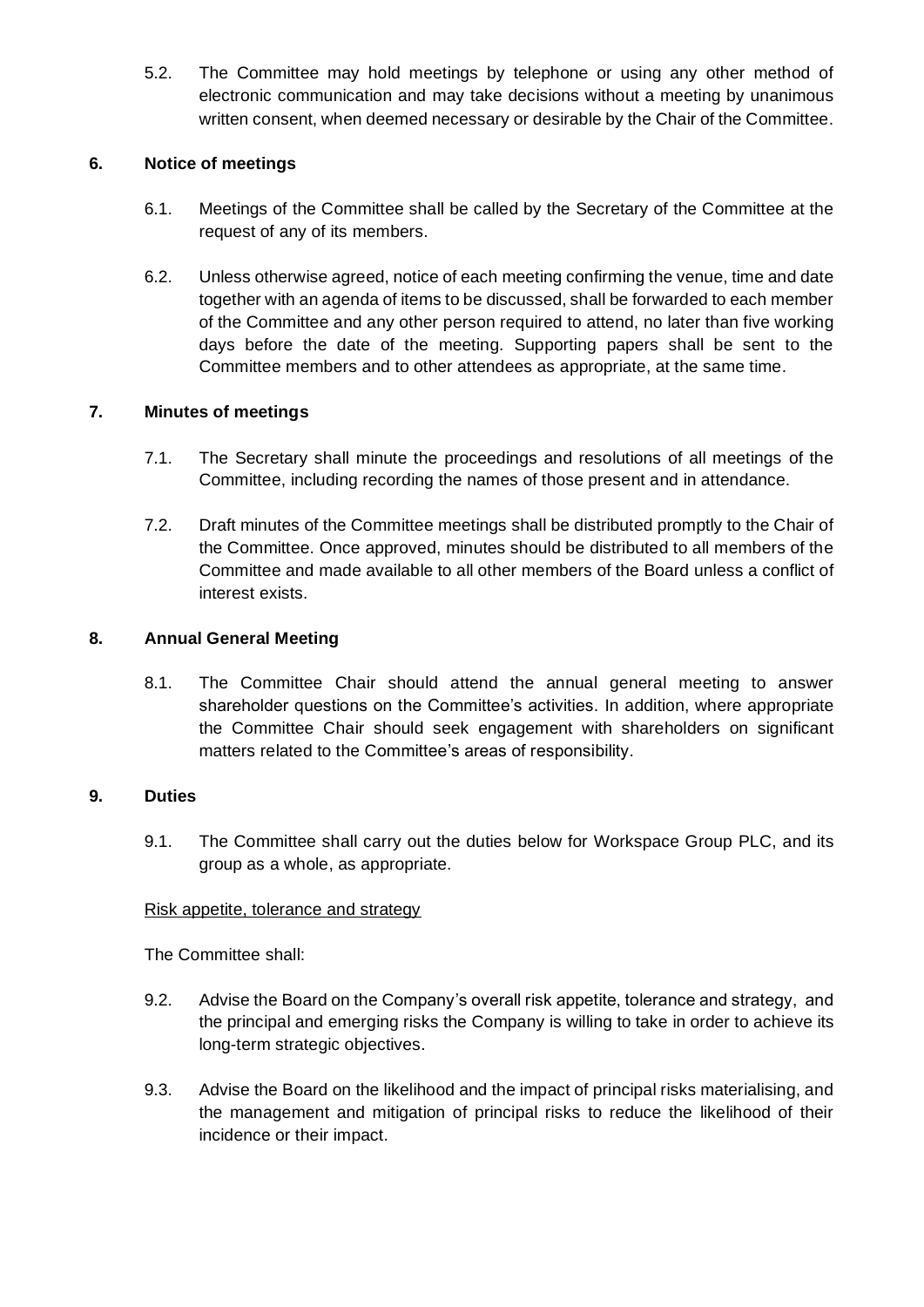9.4. Advise the Board on the risk aspects of proposed changes to strategy and strategic transactions including acquisitions or disposals, procuring that a due diligence appraisal of the proposition is undertaken, focusing in particular on implications for the risk appetite, tolerance and strategy of the Company, and taking independent external advice where appropriate and available.

### Narrative reporting

The Committee shall carry out the following duties to assist the Board in fulfilling its reporting responsibilities in the annual report:

- 9.5. In connection with the Company's control systems-
	- 9.5.1. Keep under review the effectiveness of the Company's internal controls (with the exception of the company's internal financial controls which remain the responsibility of the Audit Committee) and risk management systems and review and approve the statements to be included in the annual report concerning such internal controls and risk management.
	- 9.5.2. Review reports on any material breaches of internal controls (other than financial controls) and the adequacy of proposed action.
- 9.6. Review the Company's procedures to manage or mitigate principal risks and to identify emerging risks, to assist in the Board's assessment of principal and emerging risks.
- 9.7. Review and assess the Company's risk appetite and associated stress testing.
- 9.8. Evaluate the Company's principal risks, to be taken into account by the Board when assessing the Company's prospects.

## Internal controls and risk management systems

- 9.9. Oversee and advise the Board on the current risk exposures of the Company and future risk strategy.
- 9.10. In relation to risk assessment
	- 9.10.1. Keep under review the adequacy and effectiveness of the Company's overall risk assessment processes that inform the Board's decision making, including the design, implementation and effectiveness of those systems.
	- 9.10.2. Set a standard for the accurate and timely monitoring of large exposures and certain risk types of critical importance.
- 9.11. Review the ability of the Company's risk management and internal control systems to identify the risks facing the Company and enable a robust assessment of principal risks.
- 9.12. Review the Company's capability to identify and manage new risk types.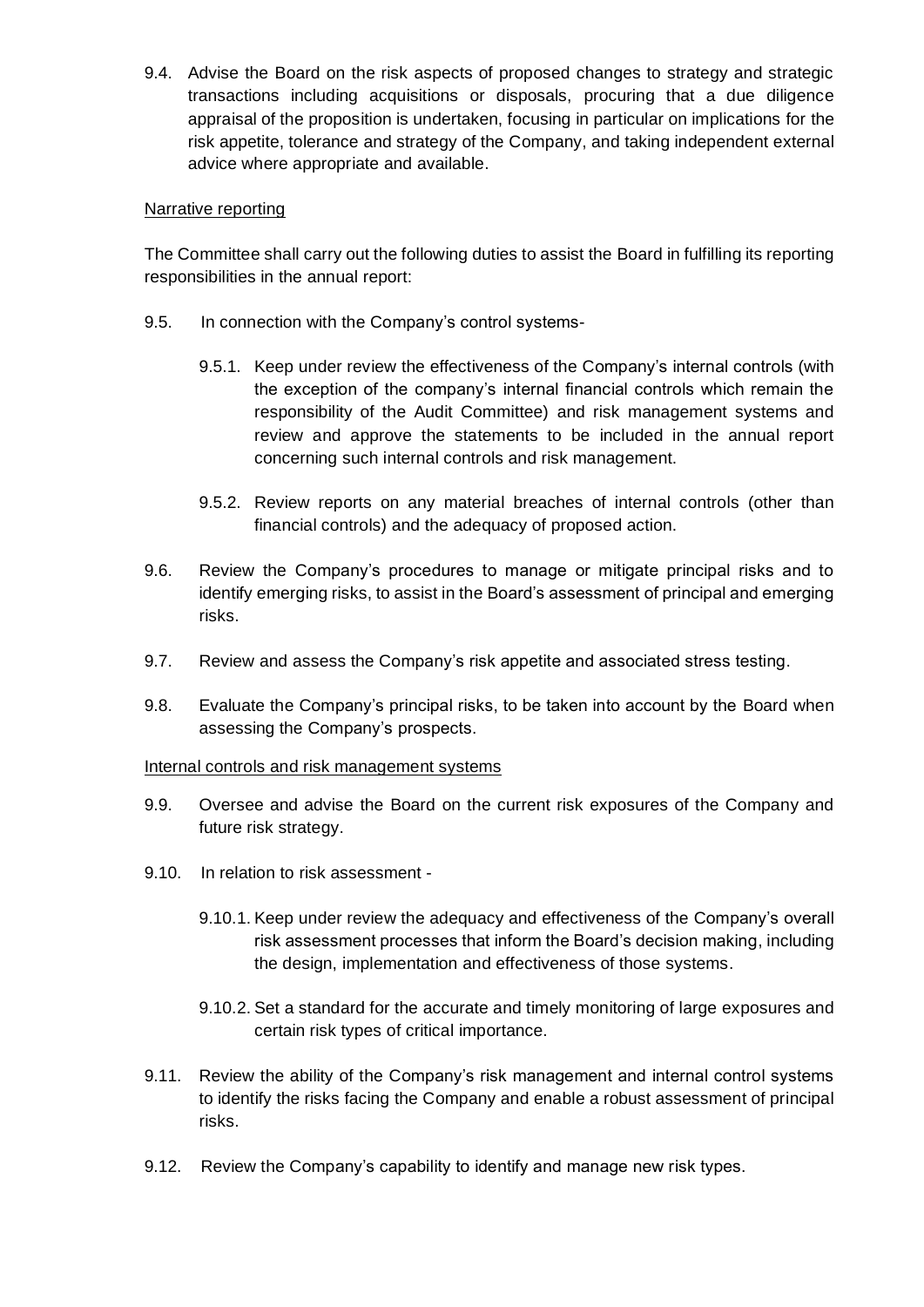- 9.13. Review the adequacy and robustness of controls relating to the Company's IT systems (other than financial IT systems).
- 9.14. When requested, review and provide advice to the Audit Committee on the effectiveness of the Company's internal audit function in the context of the Company's overall risk management system.
- 9.15. Review the effectiveness and relative costs and benefit of particular controls.
- 9.16. Review the effectiveness of management's processes for monitoring and reviewing the effectiveness of risk management and internal control systems and procuring corrective action is taken when necessary.
- 9.17. Evaluate the Company's ability to reduce the likelihood of principal risks materialising and the impact on the business of risks that do materialise.
- 9.18. Review the Company's procedures for preventing and/or detecting fraud.
- 9.19. Review the Company's procedures for the preventing and/or detecting of bribery and monitor the reports generated by the procedures.
- 9.20. Consider all new conflicts or potential conflicts of which the Company Secretary is advised and recommend to the Board whether the situation should be authorised and on what terms.
- 9.21. Consider and approve the remit of the Risk Management Committee and procure that it has access to adequate resources and appropriate information to enable it to perform its function effectively and in accordance with the relevant professional standards. The Committee shall also procure that it has adequate independence and is free from management or other restrictions.
- 9.22. Review the Company's statements on internal control systems and risk management (other than financial controls and financial risk management) prior to endorsement by the Board and inclusion in the Annual Report.

## **10. Reporting responsibilities**

- 10.1. The Committee Chair shall report to the Board on its proceedings after each meeting on all matters within its duties and responsibilities.
- 10.2. The Committee shall make whatever recommendations to the Board it deems appropriate on any area within its remit where action or improvement is needed.
- 10.3. The Committee shall produce a report of its activities and the Company's risk management and strategy to be included in the Company's annual report.

## **11. ESG matters**